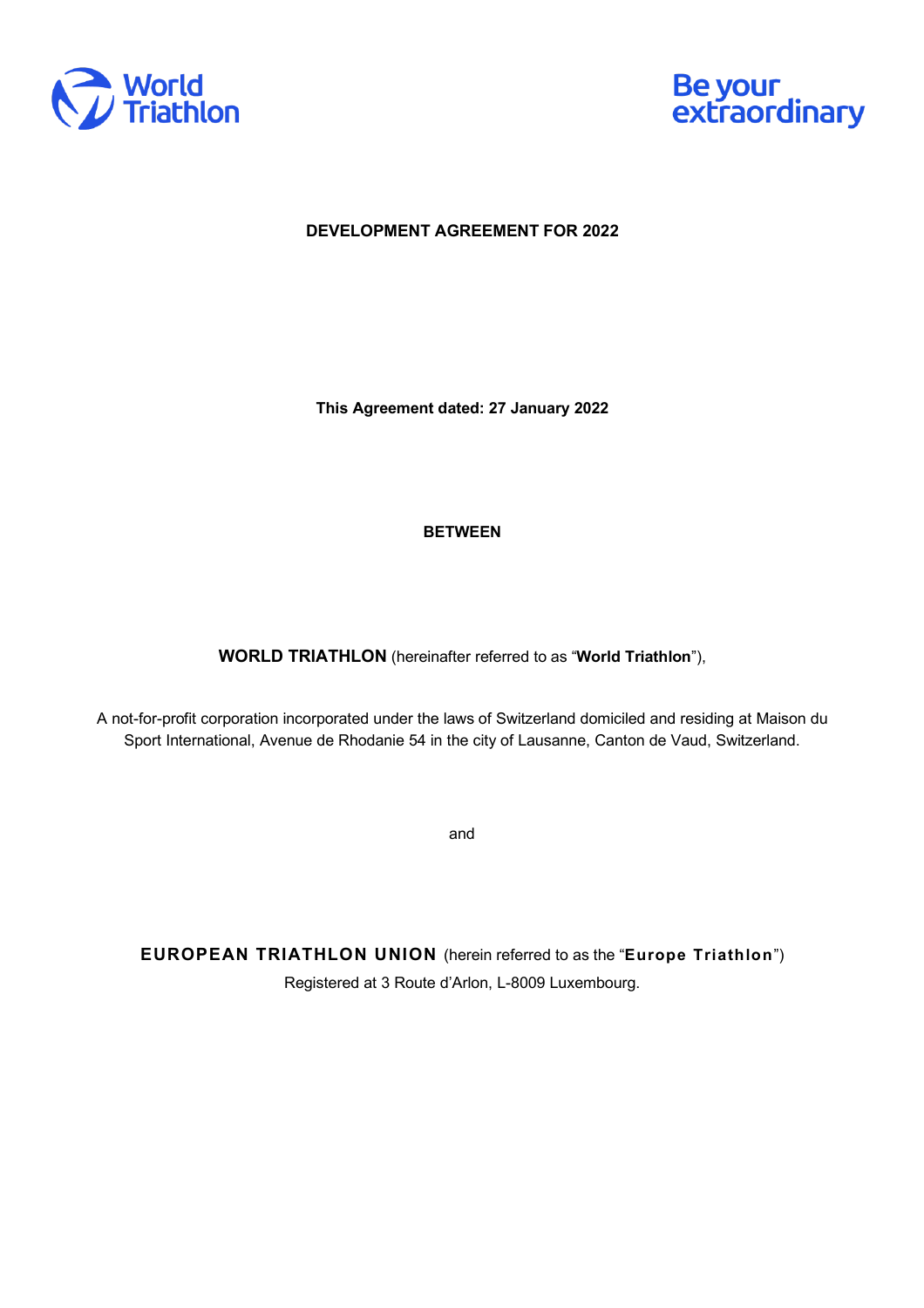- **1. Introduction:** The purpose of this agreement is to:
	- 1.1. Establish a baseline of provision for developing triathlon and resources available to NFs across Europe.
	- 1.2. Establish communications and media links at a level commensurate with the optimum promulgation of positive images and descriptions of triathlon and related multisports across the region.
	- 1.3. Increase World Triathlon and Europe Triathlon membership for the sport of triathlon (short, standard, and long distances, winter triathlon, cross triathlon, duathlon and aquathlon) all over Europe.
	- 1.4. Assist European NFs to create and developing their own skills to attain competitive excellence at all technical levels.
	- 1.5. Improve liaison with the World Triathlon in order to work closely together to achieve the best results for programmes already in place and implement others according to the particular needs of Europe Triathlon and affiliated NFs.

| <b>Europe Triathlon Development Budget 2022</b> |                                                                                                                                                 |               |           |     |
|-------------------------------------------------|-------------------------------------------------------------------------------------------------------------------------------------------------|---------------|-----------|-----|
| <b>Goal Area</b>                                | <b>Budget Item</b>                                                                                                                              | <b>Amount</b> |           |     |
| <b>Admin</b>                                    | European Triathlon Development Coordinator<br>Fee                                                                                               | € 13.200,00   |           |     |
|                                                 | European Triathlon Development Coordinator<br>Travel                                                                                            | €             | 3.300,00  |     |
| <b>Sub-total</b>                                |                                                                                                                                                 | €             | 16.500,00 | 12% |
| <b>Athletes &amp; Coaches</b>                   | Level 1 Coaching Course (TBC)                                                                                                                   | €             | 9.000,00  |     |
|                                                 | Level 2 Coaching Course (TBC)                                                                                                                   | €             | 12.000,00 |     |
|                                                 | European Triathlon Development Camps (2)                                                                                                        | €             | 28.000,00 |     |
|                                                 | European Youth Festival                                                                                                                         | €             | 16.000,00 |     |
|                                                 | European Triathlon Development Team (linked<br>to 4 Triathlon European Cups: Yenisehir (TUR),<br>Rzeszow (POL), Coimbra (POR), Alanya<br>(TUR)) | €             | 15.000,00 |     |
| Sub-total                                       |                                                                                                                                                 | €             | 80.000,00 | 60% |
| <b>Technical Officials' Education</b>           | Technical Officials Level 2 Seminar (TBC)                                                                                                       | €             | 4.500,00  |     |
|                                                 | Two Technical Officials Level 1 Seminars (TBC)                                                                                                  | €             | 9.000,00  |     |
| <b>Sub-total</b>                                |                                                                                                                                                 | €             | 13.500,00 | 10% |
| <b>National Federation Projects</b>             | Belarus (Dev/Education Youth and Junior<br>athletes and coaches)                                                                                | €             | 4.000,00  |     |
|                                                 | Croatia (TO all levels education + Triathlon<br>Youth Championships, National Athletes/Youth<br>Development Camp)                               | €             | 3.000,00  |     |

**2. Projects:** The agreed projects with budget/resource allocation are:

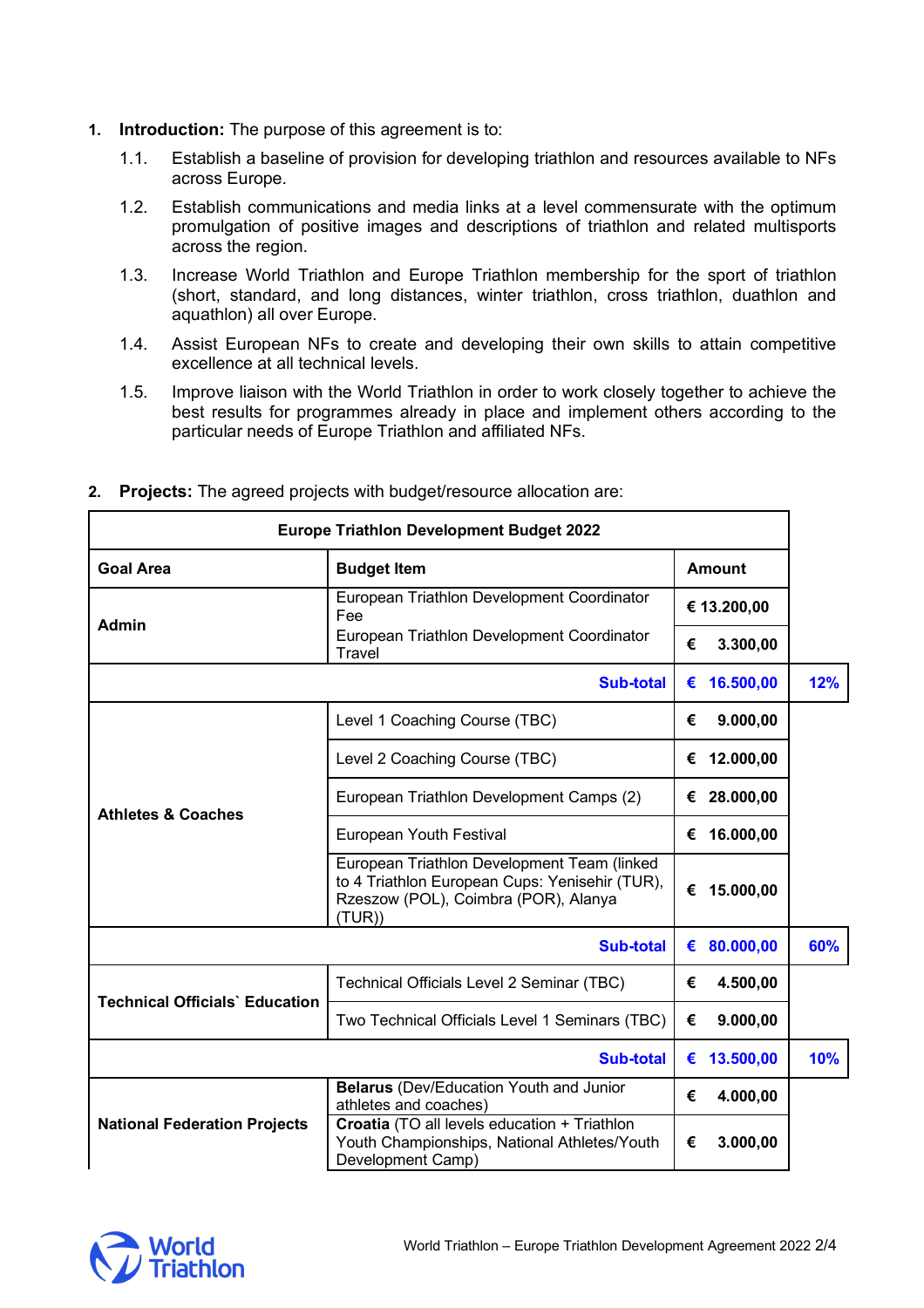| Estonia (Quality Coaching, Athletes, TOs and<br>Delegates)                                                                                                                                            | € | 3.000,00       |     |
|-------------------------------------------------------------------------------------------------------------------------------------------------------------------------------------------------------|---|----------------|-----|
| Iceland (Kids & Teens Triathlon, Participation<br>at Level 1 coach course)                                                                                                                            | € | 3.000,00       |     |
| Lithuania (Baltic Youth/Junior training camp<br>and Junior Cup Olsztyn, Development of TOs)                                                                                                           | € | 3.000,00       |     |
| Luxembourg (New Level 2 Coaching course<br>and development of L1, Participation in ET<br>Youth Festival)                                                                                              | € | 1.500,00       |     |
| North Macedonia (Support national Youth<br>team swimming pool, Support national Junior<br>team swimming pool, Support Youth and Junior<br>team indoor training, Participation in<br>development camp) | € | 4.000,00       |     |
| Slovenia (Pipeline and support for Junior<br>athletes)                                                                                                                                                | € | 1.000,00       |     |
| <b>Sub-total</b>                                                                                                                                                                                      |   | 22.500,00<br>€ | 17% |
| <b>Total</b>                                                                                                                                                                                          |   | € 132.500,00   |     |

The above budget figure (132.500 EUR) was approved by the Europe Triathlon Executive Board and the World Triathlon Executive Board.

Any change to the agreement will require the approval of both parties. Any changes to the abovelisted projects can be presented to World Triathlon Development & National Federation Services Department until September 30, 2022, which will require the final approval of the World Triathlon Executive Board.

- **3. Obligations and Reporting Procedures**: World Triathlon and Europe Triathlon will ensure all projects are clearly planned and funds and resources are managed transparently, including:
	- 3.1. Work with the World Triathlon National Federations Services and Development Department to clearly outline each project's procedures, content, outcomes, and reports. The World Triathlon National Federation Services and Development Department will provide forms for all project planning, funding, and reporting.
	- 3.2. All justification should be sent to the World Triathlon National Federations Services and Development Department, based in Lausanne, Av. Rhodanie n.54. 1007 Lausanne, Vaud **Switzerland**
	- 3.3. Allocating funds for programmes and activities which will take place at the beginning of the year. World Triathlon will pay one-quarter of the total amount during that period. Further payments will be made once European Triathlon justifies the amounts received. Europe Triathlon and World Triathlon Administration will agree on which amounts will be paid directly to Europe Triathlon for their disbursement and which are to be paid by World Triathlon.
	- 3.4. File semester (6 months period starting  $1<sup>st</sup>$  of January) project reports with expenses supported by receipts and reasons for the expenditure. World Triathlon Administration and Finance will provide the format for the reports.
	- 3.5. A maximum of 20% of the total allocation of funds could be dedicated to Administration costs.
	- 3.6. The funds allocated can only be used during the 2022 year.